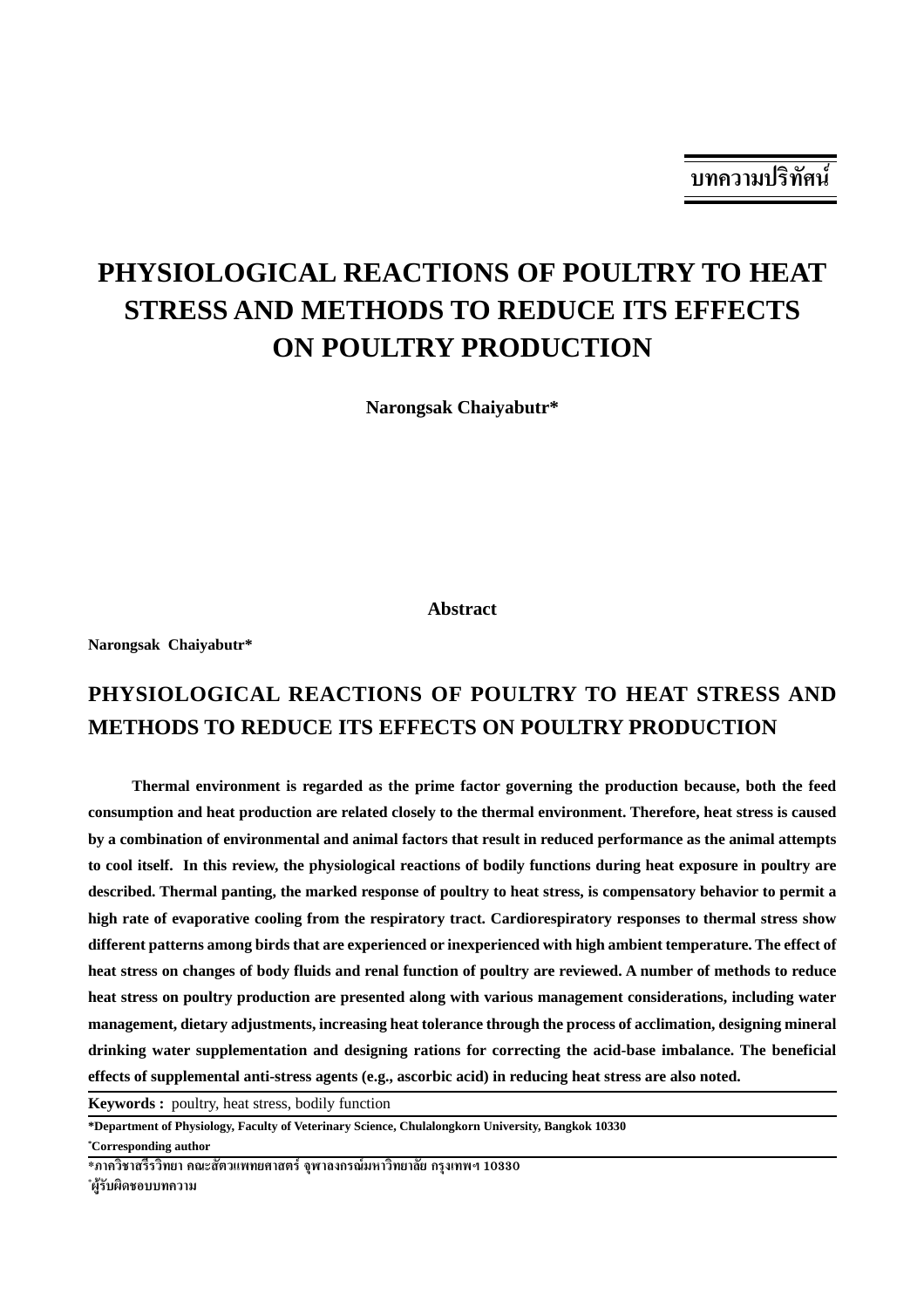### **∫∑§¥¬— Õà**

ณรงค์ศักดิ์ ชัยบุตร\*

#### ปฏิกิริยาทางสรีรวิทยาของไก่ต่อภาวะเครียดจากความร้อนและวิธีการลดผลจากความเครียด **' ' â ' ' °—∫°"√‡æ'Ë¡º≈º≈'µ**

ือุณหภูมิสภาพแวดล้อมถือเป็นปัจจัยหลักต่อการเพิ่มผลผลิตในไก่ การกินอาหารกับการเพิ่มความร้อนภายในร่างกายจะมี ี่ ส่วนสัมพันธ์์กับอณหภมิแวดล้อม การเกิดภาวะเครียดจากความร้อนจึงเป็นผลจากความร้อนทั้งที่อย่รอบตัวสัตว์และเกิดจากภายใน ู้ตัวสัตว์ทำให้ลดการเจริญเติบโตของไก่ในขณะที่สัตว์พยายามลดอุณหภูมิภายในร่างกายลง บทความนี้วิเคราะห์ปฏิกิริยาทาง ิ สรีรวิทยาของการทำงานของร่างกายขณะที่ไก่อยในภาวะเครียดจากความร้อน การหายใจหอบของไก่เป็นพถติกรรมแรกที่สัตว์ ึ แสดงออกที่จะระบายความร้อนจากร่างกายผ่านระบบทางเดินหายใจ การตอบสนองการทำงานของระบบหัวใจและหายใจในไก่ที่ ้ เคยมีความคุ้นและที่ไม่เคยมีความคุ้นกับอุณหภูมิแวดล้อมที่สูงมาก่อน ผลของภาวะเครียดจากความร้อนต่อการเปลี่ยนแปลงของ ึ ของเหลวภายในร่างกายและการทำงานของไต มีการชี้ให้เห็นวิธีการที่จะลดความเครียดจากความร้อนในไก่ด้วยวิธีการต่างๆ รวมทั้ง ์ ผลของการเสริมสารเคมี เช่น วิตามินซีในการลดภาวะเครียดจากความร้อน

์ **คำสำคัญ : ใ**ก่ ภาวะเครียดจากความร้อน การทำงานของร่างกาย

#### **Introduction**

Research development in poultry science has been shown by improving both breeds and quality of mixed feed for high productivity in poultry production. The techniques are not universally available throughout the world. The genetic potentiality of poultry would not be utilized fully. The main reason for this restriction is environment constraints. Therefore, an improvement of the production and its efficiency largely depends on the quality of the environmental management. Rational control of thermal environment requires at least two concepts of knowledge. One is an understanding of thermoregulation of poultry, and the other is an understanding of the environmental factors which affect poultry production, their characteristic mechanisms and the magnitude of the effects. High environmental temperatures or heat stress, however, have marked effects on the behavior, food and water consumption, blood composition, cardio-respiratory behavior, heat production and body temperature of poultry. When the animal is subjected to heat stress, regulatory mechanisms involve both specific action and

non-specific actions. The specific actions dealt with under homeostasis include heat loss and cardio-respiratory adjustments. Non-specific actions are dependent on integrative capacities of the nervous and endocrine systems. In the absence of responses, the bird would enter the stage of fatigue and die. All the available evidence indicates that poultry have lower heat tolerance than mammal. This brief review is, therefore, concerned with the effects of heat stress on bodily functions of poultry and methods to reduce its effect on poultry production.

#### **Temperature regulation**

Heat stress is a multifaceted adaptive response that occurs when an animal's capacity for heat dissipation is exceeded by the heat load acquired through excessive exposure to high environmental temperature. Poultry, like mammals, are homeothermic, which means that they have an external comfort zone (thermoneutral zone) of around 18°C to 36°C, while the internal environment (body temperature) of poultry remains relatively constant. However, the body temperature of domestic fowl varies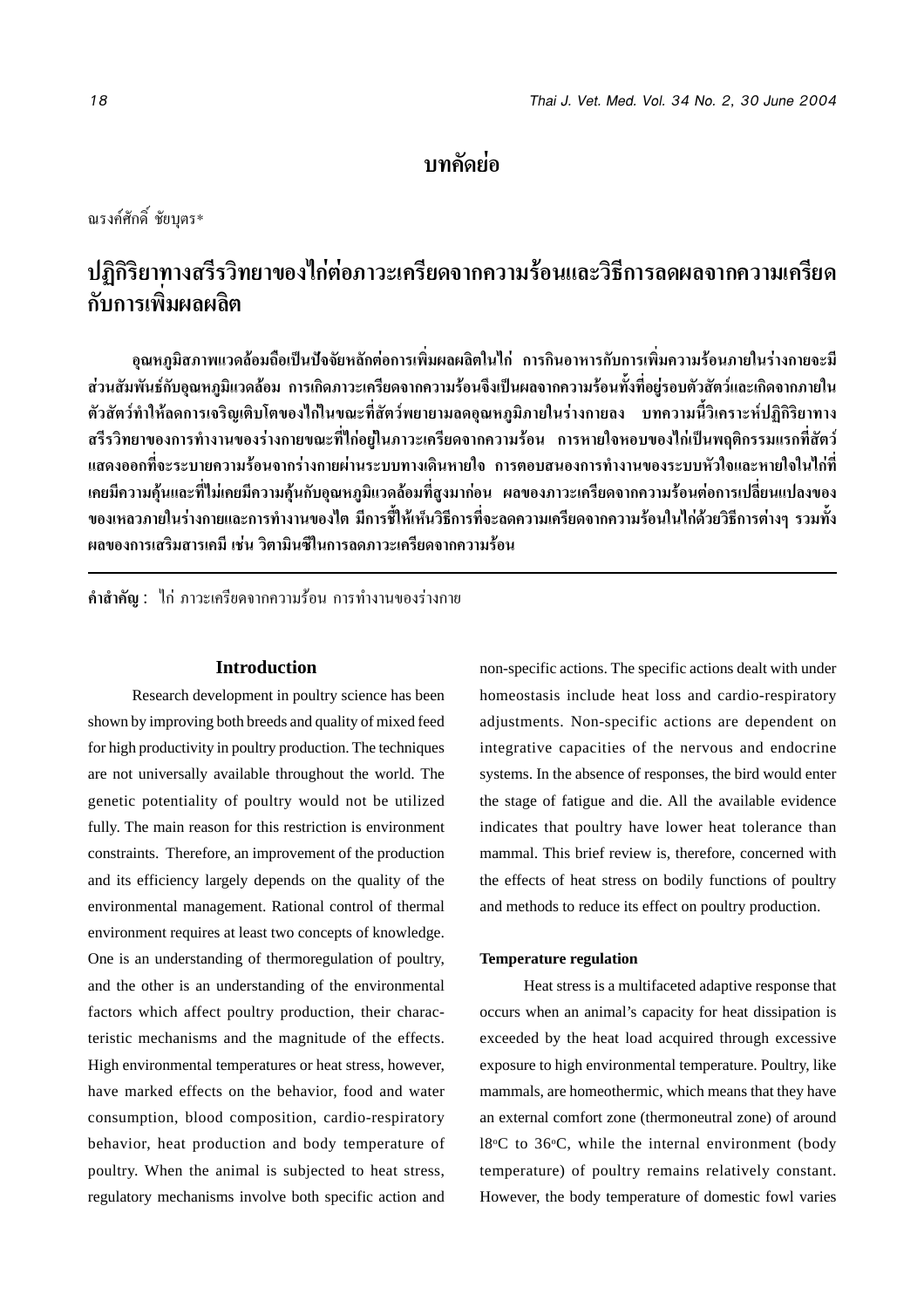with size, breed and sex. An adult chicken has a narrow range of temperature in the thermoneutral zone  $(18^{\circ}C -$ 23. 9°C) (Sturkie, 1965), while a broiler has a thermoneutral zone of 32°C-35°C. The upper critical temperature for broilers is between 36 and 37°C (Van Der Hel et al., 1991). The chicken is most comfortable when the ambient temperature is in the thermoneutral zone. Health, weight gain, productivity and feed efficiency are maximized and stress is minimized at these temperatures (Deaton et al., 1978). Body temperature represents the integrated response of an animal to its internal and external environment. Temperature, humidity and air velocity are the primary environmental factors which enter into the birds' ability to adapt to extensive changes in temperature. Stability of body temperature is an essential factor in production efficiency. Poultry maintain homeothermy at high environmental temperatures by developing a panting mechanism. It has been reported that broiler chicks start panting and begin showing compensatory behavior at an ambient temperature of  $35.5^{\circ}$ C and relative humidity of 50-70% (Van Der Hel et al., 1991). This will permit a high rate of evaporative cooling from the respiratory tract. Behavioral response to high environmental temperature is prevented by destruction of the hypothalamus. The entire panting responses to heat can be abolished by bilateral vagotomy in chickens (Siegel, 1968).

#### **Heat gain and heat loss**

Body heat gain results from three kinds of sources: chemical, mechanical and thermal sources. Chemical sources of body heat involve metabolism (e.g. digestion of feedstuffs). Mechanical sources are related to physical activity. Body heat gains derive from a thermal source if ambient (environment) temperature is greater than the body temperature. The animal has four principal ways to dissipate heat: conduction, convection, radiation and evaporation. Poultry have an ability to tolerate prolonged hyperthermia and higher body temperatures compared to mammals (Whittow, 1965). The skin of poultry is thin and elastic over most of the body. The dry scaly surface results

from desquamation of epithelial cells and the absence of sweat or sebaceous glands. During heat stress, therefore, evaporative heat loss from the outer surface is not extensive in poultry. Heat loss by conduction represents a small proportion of the total because the air is a poor thermal conductor. Heat loss from the deep tissue to the skin surface is largely affected by vascular connection. Such convective heat loss is directly related to the temperature differential and the surrounding air velocity. Heat loss through radiation is dependent on the size of the bird, i.e., the effective radiating surface. Radiation of body heat can only decrease the body temperature when the ambient temperature is lower than the birds' body temperature.

#### **Non-evaporative and evaporative cooling**

An absence of sweat glands in poultry is manifested in the behavior of their skin temperature. The skin temperature in areas covered by feathers remains close to the deep body temperature over a wide range of environmental temperatures, but the temperatures of the non-feather extremities are more variable. Since only small increases occur in the covered areas when the environmental temperature rises, heat loss from these areas is small. The degree of non-evaporative cooling is influenced by peripheral blood flow and the differential between bird body and ambient temperatures. In poultry, evaporative cooling occurs when moisture evaporates away from the respiratory tract. Evaporation is the primary means that poultry have to cool themselves when the environmental temperature equals or surpasses the body temperature. Panting occurs when the deep body temperature of poultry reaches 41-43°C (King and Farner, 1964). Panting aids cooling body temperature in two ways. First, it increases saliva secretion, which can increase evaporative cooling. Second, it cools by increasing evaporative cooling through the respiratory tract by increasing the frequency of breathing. The lungs of poultry are small relative to their body size and are not capable of the same elastic recoil as those of mammals. The structural arrangement within is unique in that all the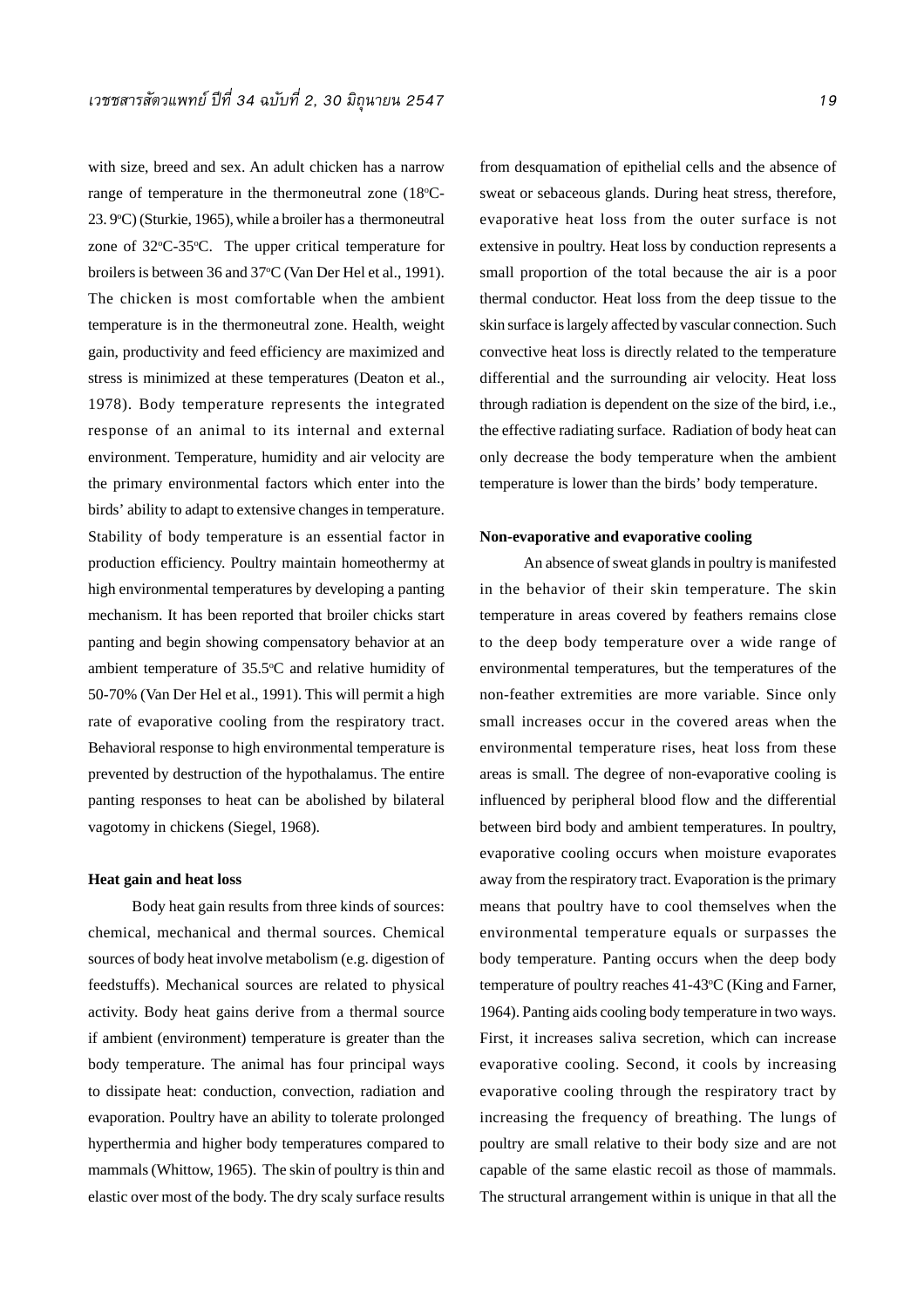air passages are open at both ends, which permits free circulation of air in both directions. This allows repeated movement of inspired air from trachea to air sacs and its return. The largely nonvascular air sacs allow an extensive area of moist surface for evaporative cooling while not participating in gaseous exchange.

#### **Cardio-respiratory responses**

In addition to heat gained from the environment during heat exposure, body heat is also derived from metabolic heat including heat for maintenance plus increments for activities. In heart rate has been generally used as an index of heat production. The relationship between heat production and the heart rate has been demonstrated in farm animals for responses to stimuli provided both by the ambient temperature and the level of metabolic heat (Yamamoto, 1989). Heat stress can strain many body systems to the limits of regulatory ability.

However, data on cardiovascular response, particularly concerning the distribution of blood flow during thermal stress, show variations between species. A study of the effects of heat stress on cardio-respiratory responses and behavior, in comparison between birds experienced and inexperienced with high ambient temperature, has been carried out (Zhou et al., 1996). Heat production has been shown to be higher in the inexperienced birds coinciding with a higher heart rate during exposure to high ambient temperature. These responses have been suggested to be due to changes in behavior during heat stress. The more frequent standing and lying behavior of the inexperienced birds during exposure to 36°C of ambient temperature has been observed. The respiratory rate of birds increased markedly in both experienced and inexperienced birds during heat stress (Table 1), but the respiratory rate was found to lower in the inexperienced birds.

**Table 1.** Changes in body temperatures, respiratory rate and heart rate of laying hens expose to high environmental temperature

|                                |                | <b>Environmental temperature</b> |                |
|--------------------------------|----------------|----------------------------------|----------------|
|                                | $24^{\circ}$ C | $32^{\circ}$ C                   | $36^{\circ}$ C |
| Abdominal temp. $(^{\circ}C)$  | 41.3           | 41.8                             | 43.3           |
| Respiratory rate (breaths/min) | 20             | 112                              | 257            |
| Heart rate (beats/min)         | 259            | 252                              | 287            |

Source : Zhou et al. (1996)

#### **Alterations in body fluid compartments**

It is known that changes in total body water content in animals under hot climate conditions are considered an adaptive reaction to ameliorate heat stress. This adaptive reaction has an important physiological consequence in terms of greatly increased water turnover, also related to water exchange and cardiovascular function. When poultry are exposed to high temperature, changes in blood volume and plasma volume are apparent as well as in their compositions (Zhou et al., 1999). Blood volume am plasma volume have been shown to increase while packed cell

volume slightly decreases when poultry are acutely exposed to high temperature for 4 h. Similar results have been obtained in large animal like buffalo during heat exposure (Chaiyabutr et al.,1987). During intravascular volume expansion in heat-stressed birds an increase in plasma volume (plasma water) could come from extravascular tissue space (i.e., the reduction of extracellular fluid volume) (Table 2). This adaptive mechanism by an increase in plasma water is useful in assisting the bird in heat tolerance due to the high specific heat of water that slow down the elevation in body temperature.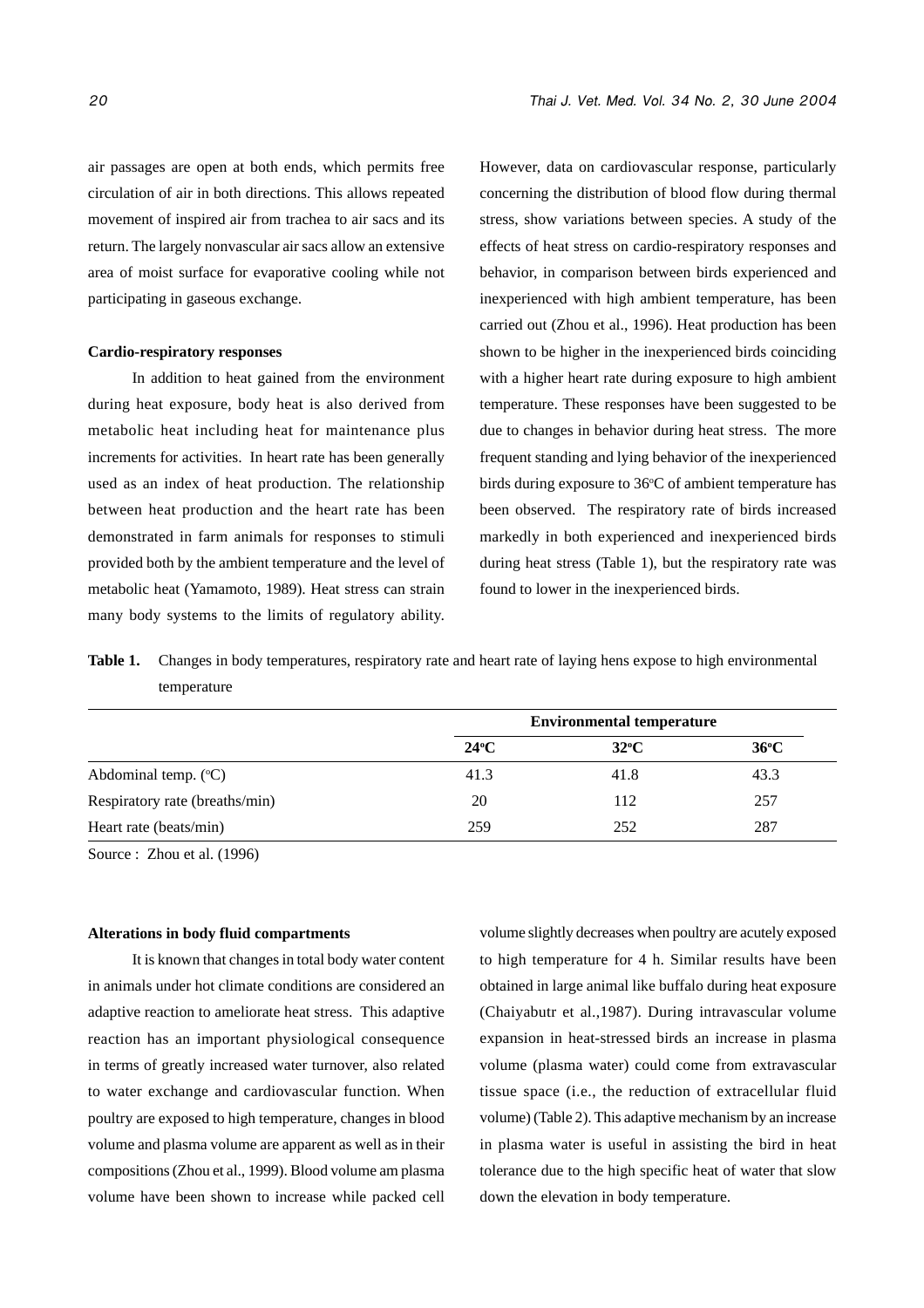|                                                 | <b>Environmental temperature</b> |               |                |  |
|-------------------------------------------------|----------------------------------|---------------|----------------|--|
|                                                 | $20^{\circ}$ C                   | $28^{\circ}C$ | $36^{\circ}$ C |  |
| Packed cell volume (%)                          | 30.8                             | $-1.1*$       | $-0.9*$        |  |
| Plasma volume (ml/100 g.BW)                     | 4.5                              | $+0.7$        | $+0.2$         |  |
| Blood volume $\text{m}/100 \text{ g.BW}$        | 6.4                              | $+1.0$        | $+0.4$         |  |
| Extracellular fluid volume $\text{m1/100 g.BW}$ | 22.7                             | $-2.3$        | $-3.5$         |  |
| Intracellular fluid volume $\text{m1/100 g.BW}$ | 51.2                             | $+1.4$        | $+4.7$         |  |
| Total body water (ml/100 g.BW)                  | 73.8                             | $-0.9$        | $+1.8$         |  |

**Table 2.** Changes in blood volume, plasma volume, extracellular fluid volume and intracellular fluid volume of poultry exposed to high ambient temperature for 4 h

Source : Zhou et al. (1999). \*Difference (value at  $28$  or  $36^{\circ}$ C - value at  $20^{\circ}$ C)

#### **Kidney function**

 It is known that control of the turnover of water and electrolytes is important in the survival of animals at high environmental temperature. The alimentary canal can provide the fluid for the body while the kidneys are responsible for retaining as much water as possible. There is little information on the kidney function of poultry in a hot environment, particularly from the point of view of a compensation for the loss of water and electrolytes. During acute heat exposure in poultry, variable changes in urinary electrolyte excretion have been reported. In the study of Belay and Teeter (1993), exposing chicks to acute heat stress (35°C) for 4 h has been shown to increase water loss by 64% compared with birds housed at 24°C. Water loss was mainly due to an increase in urine production and free water clearance independent of water consumption. An increment of total urinary  $K^+$ , P, Na<sup>+</sup>, Mg<sup>++</sup> and Ca<sup>++</sup> excretion has been reported in heat-stressed broilers. The excretion rout for this effect has been suggested to vary with the specific mineral and heat stress severity (Belay et al.,1992). In a different study, acute heat acclimated broilers exposed to 35°C of ambient temperature had significantly lower glomerular filtration rates (GFR), filtered loads of sodium and tubular sodium reabsorption rates than the control birds (Wideman et al., 1994). These changes in kidney function arc hypothesized to minimize

urinary fluid and solute loss when heat-acclimated broilers consume large quantities of water to support evaporation cooling. Reductions in GFR, filtered quantities of water, and tubular sodium reabsorption rates may help heat-acclimated broilers to reduce the metabolic heat load associated with active (energy requiring) recovery of solute from the glomerular ultrafiltrate. However, more work is necessary to better understand how various factors could come into play in explaining this evidence.

#### **Other reactions**

Heat stress results from the combined effects of relative humidity and ambient temperature. The effects of heat stress include decreased voluntary feed intake, growth rate and feed efficiency and metabolizable energy intake (Van Kampen, 1981); reduction of egg production (Scott and Balname, 1988) including degradation of the egg shell quality in the hot season; increased breathing (panting); increased mortality and morbidity (Reece et al.,1972; Deaton et al., 1978). Blood electrolyte balance is altered during heat stress (Teeter et al., 1985). Blood potassium can be depressed in heat stressed poultry (Cheveille, 1979). Heat stress could also depress immune functions (Ferket and Qureshi, 1992).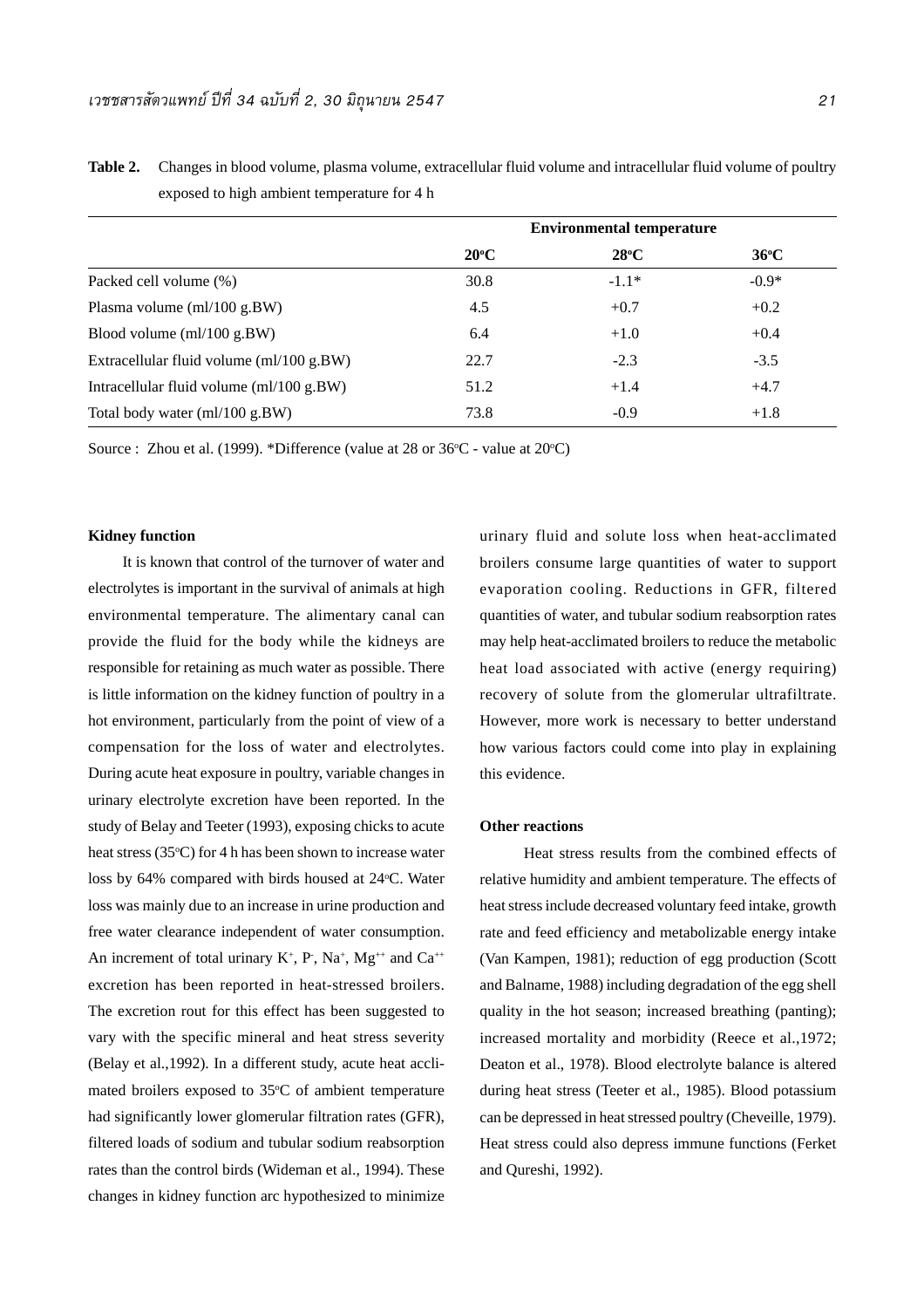#### **Methods for reducing heat stress**

Responses to high environmental temperature through several mechanisms of heat dissipation will affect the bodily functions of the animals. Physiological changes can then develop which involve many body systems. Understanding of the basis of physiological stress and insight into application of this knowledge during these situations would improve poultry performance. It is obvious that management of heat stress is a key to better poultry management in hot climates. Management factors can minimize the adverse affects of heat stress on poultry. Successful poultry management from the effect of heat stress should take into account the status of the flock, anticipating heat stress and responding by modifying the environment or modifying the diet.

#### **Water management**

It is well known that water is essential for most processes in living organisms. During heat stress, birds must rely on an increase evaporative cooling process to dissipate excess heat via respiration. Panting is the major route of heat loss, dissipating as much as 80% of heat production during heat stress (Van Kampen,1981, Wiernusz and Teeter, 1993). Broilers will require 2 times more water

during periods of heat stress (24°C to 35°C) (Deyhim and Teeter, 1991). Managing poultry for maximum evaporative cooling potential per breath will center on water consumption, forcing poultry to sustain higher water intake levels than required to simply replace water lost due to evaporative cooling. Increasing water intake by addition of various salts to the drinking water has been performed. This will alter the poultry's osmotic balance, increase water consumption and affect water balance. Poultry in positive water balance would be better able to maintain body temperature homeostasis. The degree of evaporative heat dissipation would correlate with water consumption and balance (Belay and Teeter, 1993). During heat stress, water intake by drinking is a critical consideration which is markedly increased in an attempt to reduce the body core temperature. Providing adequate access to cool, clean water will help minimize heat stress. The interaction between salt addition to drinking water and drinking water temperature has been reported by Teeter (1994). It indicates that KCl drinking water fortification increased feed consumption and growth rate when the temperature of the consumed water was lower than the bird's body temperature (Table 3).

| Water       | Body temperature $({}^{\circ}C)$ |             | Water temperature $(\% )$ |             | Daily weight gain (Gm) |             |  |
|-------------|----------------------------------|-------------|---------------------------|-------------|------------------------|-------------|--|
| temperature |                                  |             |                           |             |                        |             |  |
| $({}^oC)$   | <b>Control</b>                   | $0.5\%$ KCl | Control                   | $0.5\%$ KCl | Control                | $0.5\%$ KCl |  |
| 13          | 42.8                             | $-0.1*$     | 100                       | $+29*$      | 55.4                   | $+4.8*$     |  |
| 31          | 43.1                             | $-0.2$      | 99                        | $+29$       | 50.3                   | $+6.2$      |  |
| 42          | 43.3                             | $-0.2$      | 100                       | $-7$        | 47.0                   | $-4.5$      |  |

**Table 3.** Effects of water temperature and KCl on body temperature, water consumption and daily weight gain of heat-stressed broiler

Source : Teeter (1994). \*Difference (0.5% KCl - control)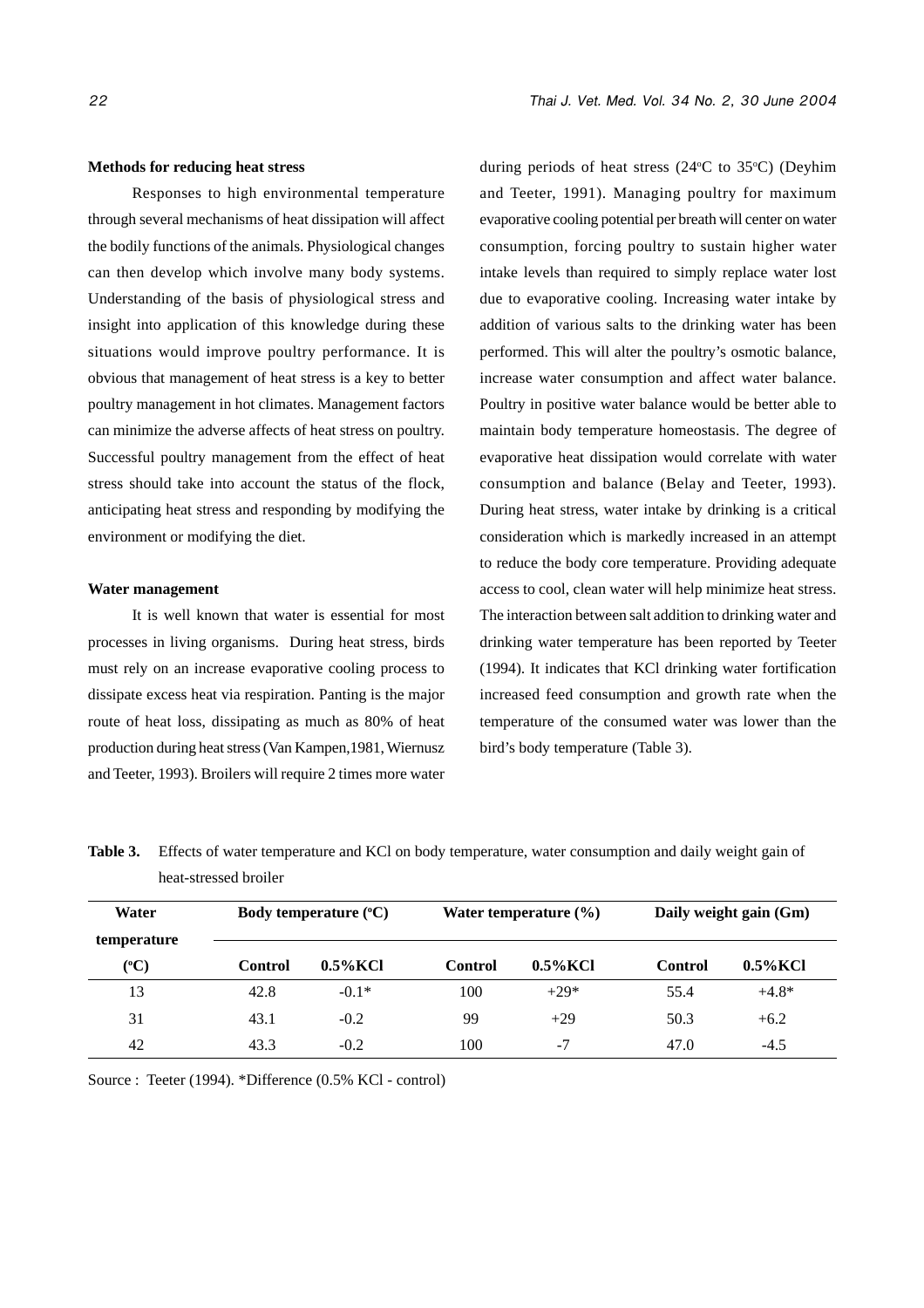#### **Dietary adjustments**

Ideally, reduced feed intake is a behavioral response to heat stress in homeothermic animals. The total nutrient intake will decrease with the decrease of feed intake as a result of high environmental temperature. Metabolic rates increase with an increase in environmental temperature. Consequently, the utilization of total nutrients during catabolism will be increased. Thus, animals may suffer from a heat load during feed intake under high environmental temperature. Increasing feed consumption has been reported to elevate mortality during acute heat stress. Numerous dietary manipulations have been evaluated for efficacy to reduce heat stress consequences. Dietary adjustment by reduction of consumption would favor bird survivability. Several studies have shown the effects of feed consumption on bodily responses in heat-stressed poultry. In laying hens, heat production increased with increase in feed intake at an environmental temperature of 28(C while abdominal temperature varied little (Li et al., 1992). Abdominal temperature has been observed to increase during feeding at environmental temperatures above 28°C, in contrast to the observation of Wierzmu and Teeter (1993) that the body temperature of broilers was nearly unchanged during feeding at 35°C although heat production increased. The level of feed intake has been shown not to affect the body temperature after feeding at environmental temperature of 24°C and 35°C (Teeter et al.,1987). Feed restriction or short-term feed withdrawal during heat stress has been reported to reduce mortality in poultry (Ouart et al., 1990). Results of this study are summarized in Table 4. Ouart et al. (1990) also suggested that the fasted, heat-stressed birds were less active during the period of increasing temperature. Feed withdrawal effects on broiler behavior may be an important part of the benefits of fasting. However, many dietary adjustments have been used with varying degrees of success. Adjustments to increase the dietary fat level during periods of heat stress may reduce the heat increment of the diet which will lower the body temperature (Fuller and Rendon, 1977).

|                        | Daily feed/bird | Daily water consumption/bird | <b>Mortality</b> |
|------------------------|-----------------|------------------------------|------------------|
|                        | $(\%control)$   | (%control)                   | $\frac{9}{6}$    |
| Unheated/fed (control) | 100             | 100                          | 0                |
| Unheated/fasting       | 87              | 90                           | 0                |
| Heated/fed             | 83              | 97                           | 41               |
| Heated/fasting         | 87              | 95                           | 35               |

**Table 4.** Effects of feed restriction on daily feed, daily water consumption and mortality of heat-stressed poultry

Source : Ouart et al. (1990).

#### **Acclimation**

Heat stress acclimation is the summation of all physiological responses initiated by the poultry to counter the high ambient temperature pertubation. Poultry could be acclimatised by repeated, short, daily exposure to a hot, humid climate (e.g., 35-37 (C, 60% RH). The practical manifestation of this process is that poultry can survive a short period of acute heat exposure with a lower body temperature in an environmental temperature which

previously caused a marked rise in body temperature. Heat stress mortality has been shown to be less severe for acclimated than for unacclimated control poultry. Results of research on the acclimation of domestic fowl are summarized in Table 5. Exposing birds to high ambient temperature at 5 days of age has been shown to reduce mortality 36 days later when exposed to acute heat stress (Arjona et al., 1988). Broilers aged 46 days that were acclimated using a diurnal cycle of  $24-35-24$ °C for 4 days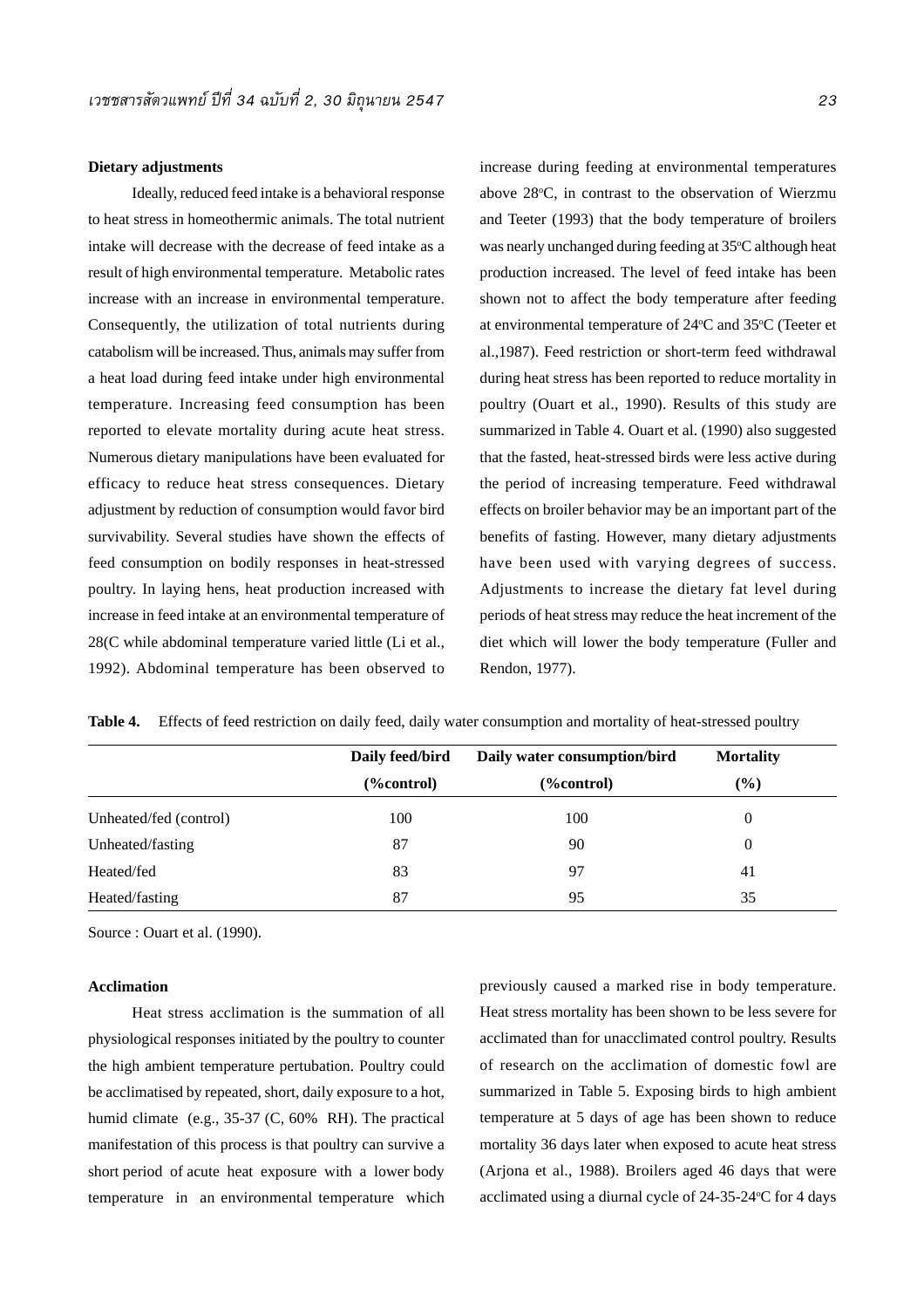had significantly lower body temperature than control broilers during acute heat exposure to  $41^{\circ}$ C for 3.5 h (May et al., 1987). These authors observed that mortality was 60% and 10% for control and acclimated broilers when no feed was provided during the heat exposure. It is well known that feed consumption is positively associated with heat production, and it has been shown that feed intake plays a significant role in the acclimation process. The effect of feed intake on body temperature and water consumption of acclimated broilers during heat exposure has been reported by Lott (1991). Acclimated and unacclimated birds given access to feed for 1 h before a heat exposure consumed 60 and 50 ml of water per broiler, respectively, during the heat exposure for 12 h. In broilers not receiving feed the water consumption was 58 and 30 ml per broiler, respectively. This study indicates that the increase in water consumption appears to be associated with the lower body temperature of the acclimated birds a compared with the unacclimated birds (Table 5).

|  |  |  | Table 5. Water consumption, body temperature and mortality of acclimated and unacclimated poultry during feeding |  |  |  |  |
|--|--|--|------------------------------------------------------------------------------------------------------------------|--|--|--|--|
|--|--|--|------------------------------------------------------------------------------------------------------------------|--|--|--|--|

| Group            | <b>Feeding treatement</b> | <b>Water consumption</b> |       |                 | Body temp. | <b>Mortality</b> | <b>Source</b> |
|------------------|---------------------------|--------------------------|-------|-----------------|------------|------------------|---------------|
|                  |                           | (ml/broiler) %change     |       | $({}^{\circ}C)$ | %change    | $(\%)$           |               |
| Unacclimated     | - No feeding during       | Ad lib                   |       | 45.61           |            | 60               | May et al.    |
| $(41 °C - 4 h)$  | heat exposure             |                          |       |                 |            |                  | (1987)        |
| Acclimated       | - No feeding during       | Ad lib                   |       | 44.15           | $-3.2$     | 10               |               |
| $(41 °C - 4 h)$  | heat exposure             |                          |       |                 |            |                  |               |
| Unacclimated     | - Feeding 1h prior to     | 50                       |       | 44.1            |            |                  | Lott          |
| $(34 °C - 12 h)$ | heat exposure             |                          |       |                 |            |                  | (1991)        |
|                  | - No feeding 1 h prior    | 30                       | $-40$ | 44.7            | $+1.4$     |                  |               |
|                  | to heat exposure          |                          |       |                 |            |                  |               |
| Acclimated       | - Feeding 1h prior to     | 60                       |       | 44.2            |            |                  |               |
| $(34 °C - 12 h)$ | heat exposure             |                          |       |                 |            |                  |               |
|                  | - No feeding 1 h prior    | 58                       | $-3$  | 43.8            | $-0.9$     |                  |               |
|                  | to heat exposure          |                          |       |                 |            |                  |               |
| Unacclimated     | - Feeding intake          | Ad lib                   |       | 44.6            |            |                  | Teeter et al. |
| $(35 °C - 6 h)$  | $(10\%$ kg) during        |                          |       |                 |            |                  | (1992)        |
|                  | heat exposure             |                          |       |                 |            |                  |               |
| Acclimated       | - Feeding intake          | Ad lib                   |       | 44.1            | $-1.12$    |                  |               |
| $(35 °C - 6 h)$  | $(10\%$ kg) during        |                          |       |                 |            |                  |               |
|                  | heat exposure             |                          |       |                 |            |                  |               |

Acclimated and unacclimated broilers given access to feed had similar body temperatures, but the acclimated broilers not receiving feed had a significantly lower body temperature than the unacclimated broilers. Body temperature increased linearly as the feeding level increased (Teeter et al., 1992). However, bird acclimation to heat stress has metabolic effects independent of feed consumption. In comparison between acclimated and unacclimated birds, despite equalized feed and feeding patterns, birds acclimated to heat had a higher body temperature determined at normal ambient temperature and a lower body temperature when measured at 35°C ambient temperature. Teeter and co-workers (1992) suggested that an acclimated bird was capable of shifting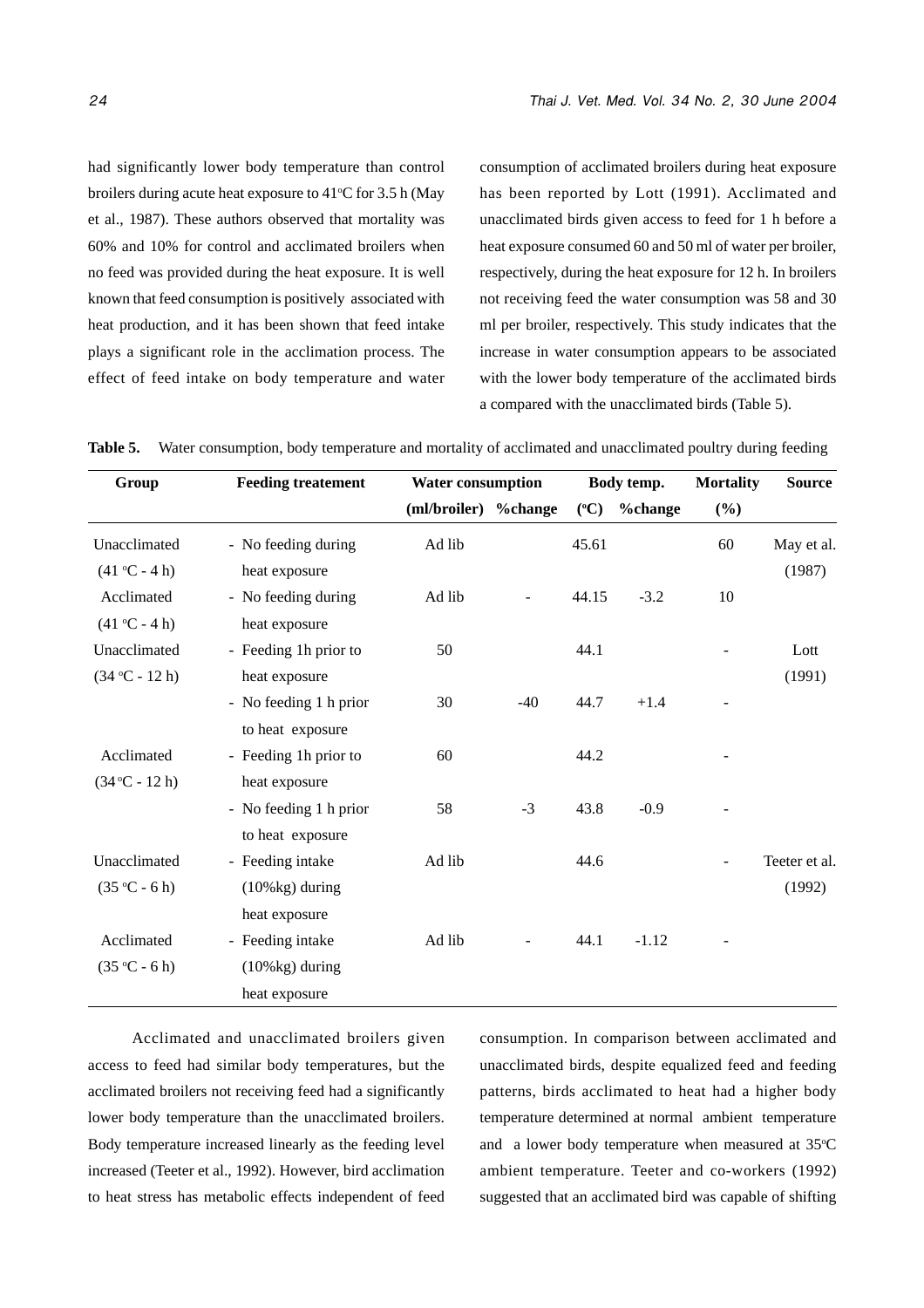exothermic processes from times of heat stress to thermoneutral time periods. The birds' set point was elevated when exposed to cycling high ambient temperature. The heat dissipation mechanisms required greater than 12 h to restore normal body temperature. Heat acclimation of chickens will increase their heat resistance. In early exposed birds, it may promote birds' ability to cope with the subsequent heat load by altering thermoregulatory physiological responses (e.g., a higher panting rate) and behavioral patterns (e.g., lower standing-lying frequency and lying time) (Zhou et al., 1997). The reduction of hormone triiodothyronine and changes in bodily hemodynamics have also been suggested to be part of the mechanisms associated with improved thermotorelance of acclimated poultry (Yahav and Hurwitz, 1996).

#### **Mineral drinking water supplementation**

Exposure to high ambient temperature and high relative humidity caused an altered respiratory rate and other physiological alterations. Non-sweating animals normally exhibit panting and respiratory alkalosis during heat stress. The alkalosis induced by heat stress has been shown to relate to negative electrolyte balance for  $K^+$  as well as Na+ in both avian and mammarian species (Belay et al.,1992; Chaiyabutr et al., 1997). In poultry, heat stress depresses plasma potassium concentration (Huston, 1978) enhances urinary potassium excretion and reduces body potassium retention (Smith and Teeter, 1987). It is known that potassium is the most abundant intracellular cation and potassium is known to be required for the maintenance of normal metabolic processes in many species of animals, including poultry. Such an occurrence of potassium depletion during heat stress may cause animal discomfort and potentiate alterations in certain physiological functions including metabolic processes, nerve conduction, excitation-contraction in muscle cells, and regulation of cell volume. In many studies published to date on the dietary adjustments to counteract these changes, various managements have been used in poultry

but with mixed results (Table 6). Deyhim and Teeter (1991) reported that 0.5% KCl and 0.39% NaCl drinking water supplementation reduce the severity of heat stress in broilers exposed to a high ambient temperature of 35°C. Heat-stressed birds consuming 0.5% KCl drinking water had higher survivability by approximately 10% as compared with heat-stressed birds consuming normal water. Increased survivability during heat stress has been shown to correlate with water consumption. During heat stress, KCl increased water consumption by 68% and NaCl by 35% over controls, with bird survivability paralleling water consumption. During acute heat stress, the urine production of broilers has been shown to increase independently of water consumption, whereas the degree of evaporative heat loss is correlated positively with water consumption. Manipulation of water intake via salt supplementation of drinking water would offer the potential to increase the tolerance of broilers to acute heat stress. Belay and Teeter (1993) showed that supplementing the drinking water of broilers with 0.75% KCl increased water consumption by 91%, evaporation heat loss by 20% and apparent respiration efficiency 27%. Body weight gain and water consumption have been shown to be influenced by electrolytes with NaCl supplements in drinking water. Birds on the NaCl treatment consumed up to 37% more water than unsupplemented birds and gained 10.5% more weight than those receiving no water additive. However, there was no effect of electrolytes on carcass characteristics (Smith, 1994). The study of Ait-Boulahsen and co-workers (1995) on acute heatstressed 7 week-old chickens indicated that heat tolerance of chickens as evaluated by body temperature and prostration time was improved by KCl supplementation of the drinking water. The use of KCl at 0.6% gave the most beneficial electrolyte solution for reducing the heat-induced elevation in body temperature and increasing prostration time. Using KCl at 0.6% also produced favorable changes in blood acid-base balance, water consumption and water elimination.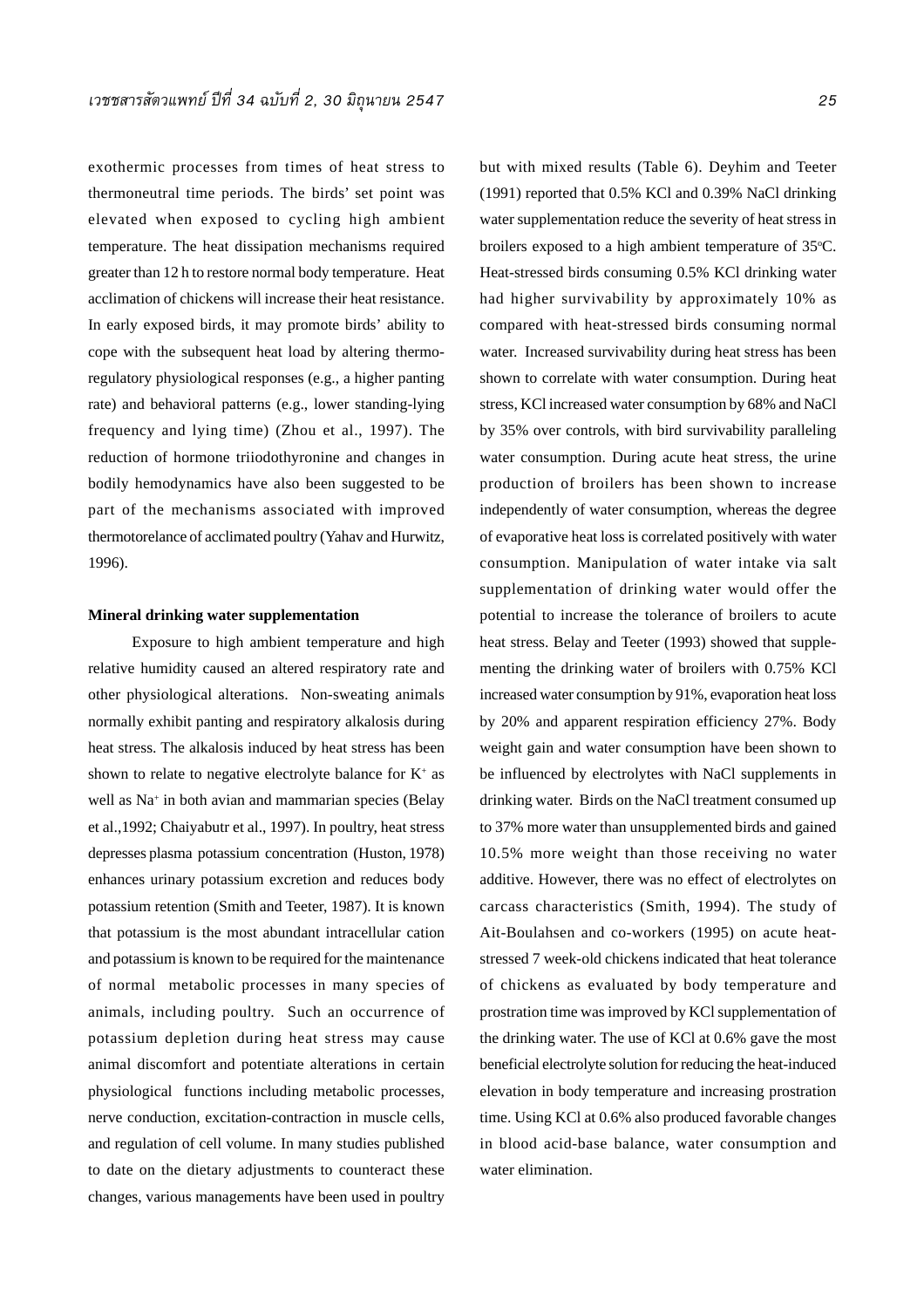| <b>Feeding treatment</b> | Water           | <b>Body</b>              | <b>Respiration</b>       | Weight gain              | <b>Survivability</b>     |                          | Plasma                   |      | <b>Source</b> |
|--------------------------|-----------------|--------------------------|--------------------------|--------------------------|--------------------------|--------------------------|--------------------------|------|---------------|
|                          | consumption     | temp.                    | (breaths/min)            | $%$ control $)$          | $(\%)$                   | Na                       | $\mathbf K$              | $CI$ |               |
|                          | $%$ control $)$ | $({}^oC)$                |                          |                          |                          |                          | (mEq/L)                  |      |               |
| $HS+H, O$                | 100             | 42.9                     |                          |                          | 88                       |                          |                          |      | Deyhim &      |
| HS+KCl (0.5%)            | 168             | 42.9                     | ÷,                       |                          | 97                       |                          |                          |      | Teeter        |
| HS+NaCl (0.39%)          | 135             | 42.9                     | $\overline{\phantom{a}}$ | $\overline{\phantom{a}}$ | 93                       | $\overline{\phantom{a}}$ | $\overline{\phantom{a}}$ |      | (1991)        |
| Control (TN)             | 100             | $\overline{\phantom{0}}$ | 34                       | $\overline{\phantom{a}}$ | $\overline{\phantom{a}}$ | 150                      | 5                        | 114  | Belay $&$     |
| $HS+H2O$                 | 178             | $\overline{\phantom{0}}$ | 64                       | $\overline{\phantom{a}}$ | ۰                        | 136                      | 3.9                      | 121  | Teeter        |
| HS+0.75% KCl             | 191             | $\overline{\phantom{0}}$ | 69                       | $\overline{\phantom{a}}$ | $\overline{\phantom{0}}$ |                          |                          |      | (1993)        |
| $HS+H2O$                 | 100             | 42.6                     | $\overline{\phantom{a}}$ | 100                      | ٠                        |                          |                          |      | Smith         |
| HS+0.48% KCl             | 116             | 42.5                     | $\overline{\phantom{a}}$ | 101                      |                          |                          |                          |      | (1994)        |
| HS+0.376%NaCl            | 122             | 42.5                     | $\overline{\phantom{a}}$ | 104                      | ÷,                       |                          | $\overline{\phantom{a}}$ |      |               |
| $HS+H2O$                 | 100             | 44.2                     | ÷,                       | 100                      | $\overline{\phantom{a}}$ | 142.1                    | 5.6                      | 106  | Ait-Boulah    |
| HS+0.3% KCl              | 107             | 44.3                     | $\overline{\phantom{a}}$ | 107                      | $\overline{\phantom{a}}$ | 142.2                    | 5.8                      | 107  | Sen           |
| HS+0.6% KCl              | 117             | 43.8                     | $\overline{a}$           | 107                      | ÷,                       | 141.3                    | 6.2                      | 107  | (1995)        |
| HS+0.9% KCl              | 132             | 43.6                     |                          | 92                       |                          | 142.0                    | 7.0                      | 110  |               |

Table 6. Physiology responses to KCl supplementation in heat-stressed poultry

 $HS = Heat stress environment; TN = Thermal neutral environment.$ 

The body response to KCl- drinking water is probably due to the fact that an elevation of plasma potassium has been shown to cause vasodilation (Haddy, 1977). The vasodilating property of  $K^+$ , coupled with the increased the water intake, would lead to a higher fluid retention in the peripheral vascular volume during heat stress.

#### **Acid-base balance**

Panting by poultry allows them to increase their evaporative heat loss during heat stress. This increased respiratory rate causes changes in the gas exchange and acid-base balance within the poultry which is due to the loss of carbon dioxide from the respiratory system. The effect of these reactions is a high level of blood pH. There is also a relative loss of bicarbonate ions and hydrogen ions which creates a situation of respiratory alkalosis. During heat exposure, a decrease in plasma potassium and increase in plasma chloride concentration has been reported. These variations in electrolytes, which alter acid-base balance, also influence the metabolism of amino acid including glutamic acid. Potassium reduction causes increase intracellular accumulation of basic amino acid as well as glutamic acid have been proposed to be an important role in metabolic regulation of acid-base balance (Austic and Calvert, 1981). However, many methods were designed to look at the effects of correcting this acid-base imbalance. Dietary manipulations have been carried out which may enable the bird to cope more completely with acute or chronic heat stress. Ammonium chloride  $(NR_{4}Cl)$  treatment of blood alkalosis and supplementing birds with bicarbonate  $(HCO<sub>3</sub>)$  for the reduction of blood HCO<sub>3</sub>- concentration have been utilized during heat stress (Table 7).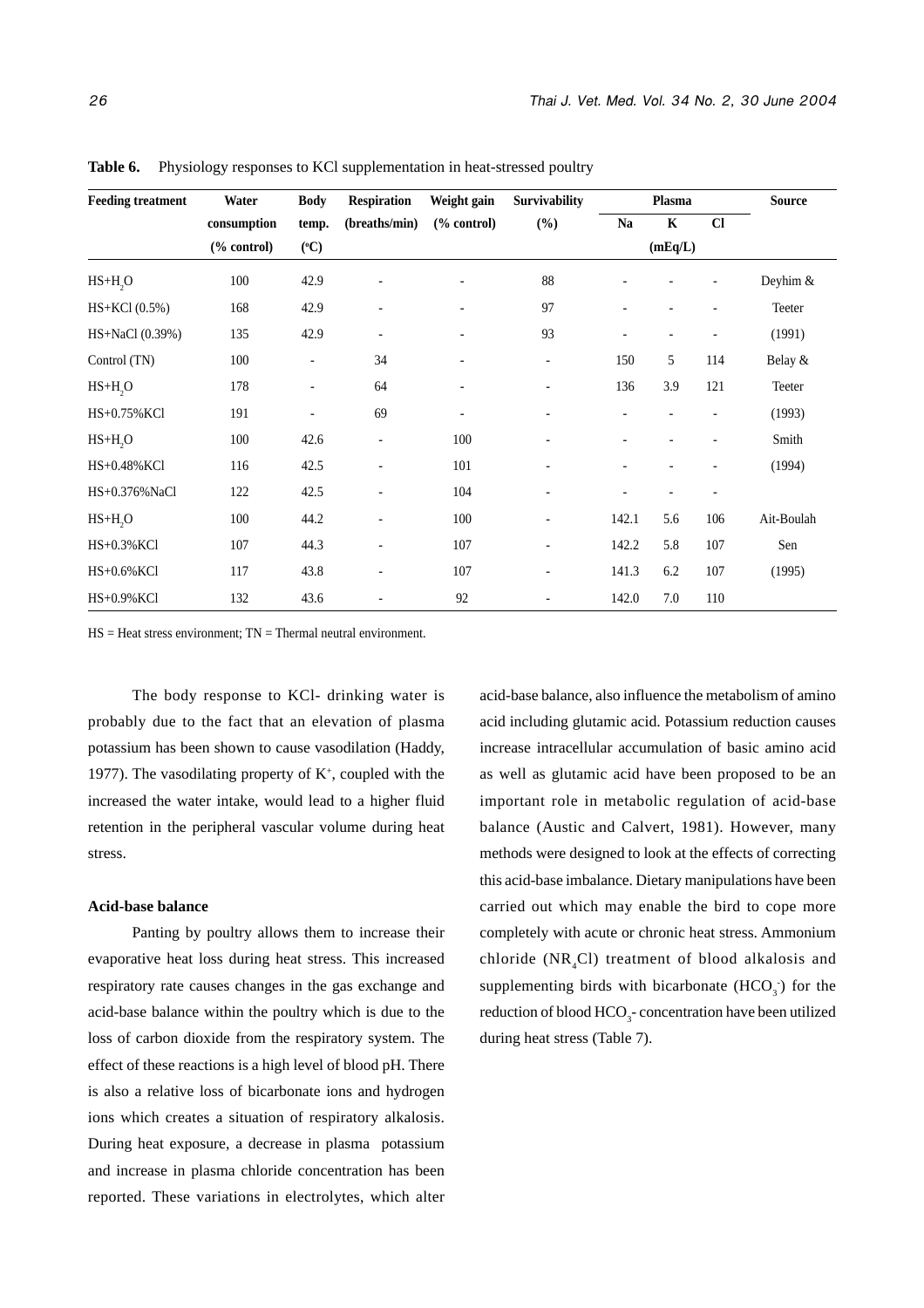| <b>Treatment</b>                         | Feed          | Water         |                 |                  |                |  |
|------------------------------------------|---------------|---------------|-----------------|------------------|----------------|--|
|                                          | consumption   | consumption   | <b>Blood pH</b> | <b>Mortality</b> | <b>Sources</b> |  |
|                                          | % of control) | % of control) |                 | (%)              |                |  |
| $HS+H2O$ (control)                       | 100.0         | 100.0         | 7.82            | 16               | <b>Branton</b> |  |
| $HS+0.63\% \text{ NH}_{4}Cl$             | 86.5          | 99.2          | 7.50            | 11               | Et al., 1986   |  |
| $HS+3.10\% \text{ NH}_{4}Cl$             | 73.8          | 19.7          | 7.60            | 49               |                |  |
| $HS+0.32\%$ NaHCO <sub>3</sub>           | 95.9          | 105.0         | 7.84            | 24               |                |  |
| $HS+0.63\%$ NaHCO <sub>3</sub>           | 93.2          | 123.5         | 7.85            | 8                |                |  |
| HS+H <sub>2</sub> O on litter (control)  |               | 100           |                 | 35               | Deaton,        |  |
| $HS+1.26\%$ NaHCO <sub>3</sub> on litter |               | 184           |                 | 6                | 1987           |  |
| $HS+H2O$ on wire (control)               |               | 96            |                 | 85               |                |  |
| $HS+1.26\%$ NaHCO <sub>3</sub> on wire   |               | 176           |                 | 50               |                |  |

**Table 7.** Effects of  $NH_4Cl$  and  $NaHCO_3$  supplementation on heat-stressed poultry

The study of Branton and co-workers (1986) on broilers which were 42 to 45 days of age exposed to high ambient temperature (40.6°C, 33% RH) for 4 h showed that blood pH of birds increased during the heat exposure period. Blood pH of birds was substantially lowered by consumption of  $NH<sub>4</sub>Cl$ , while consumption of  $NaHCO<sub>3</sub>$ did not affect blood pH. The treatment of a 3.1% level of NH4 Cl during heat stress has been shown to markedly reduce water consumption and increase mortality proportionately. The results of these experiments indicate that increased water consumption is associated with reduced mortality and decreased water consumption, associated with increased mortality. However, the study of Deaton (1987) showed that the addition of NaHCO<sub>3</sub> to the water increased water consumption markedly. Mortality was not reduced by this increased water consumption if the poultry were not on a litter floor. It has been suggested that the birds are able to burrow into the litter and dissipate their body heat through conductive mechanisms. This may indicate that acid-base balance becomes rate limiting for both growth and survival when water consumption is equalized.

#### **Ascorbic acid supplementation**

It is known that acute heat stress hugely increases the release of adrenal medullary hormone and catecholamine from the sympathetic nervous system in both poultry and mammals. These compounds cause rapid release from body reserves of glucose, primarily by glycogenolysis. This alarm reaction produces available energy to elude a stressor. The sudden onset of very hot ambient temperature creates such a situation. In acute heat stress the poultry has not had sufficient time to adapt to the hot ambient temperature which may be followed by a resistance stage. If the adrenal cortex is depleted (by exhaustion) before the stressor is removed, then death will occur. All species of poultry are usually capable of ascorbic acid synthesis and dietary supplementation with ascorbic acid is not necessary when the animals are managed properly (Pardue and Thaxton, 1986). It has been reported that the decrease in adrenal ascorbic acid concentration coincided with adrenocortical insufficiency during heat stress. The proposed mechanism for this effect is through inhibition of the activity of the hydroxylase enzymes (21-hydroxylase and 11-beta hydroxylase) by ascorbic acid in the steroid (corticosterone) biosynthetic pathway. This caused reduced synthesis of corticosterone and possibly some increase in androgen synthesis.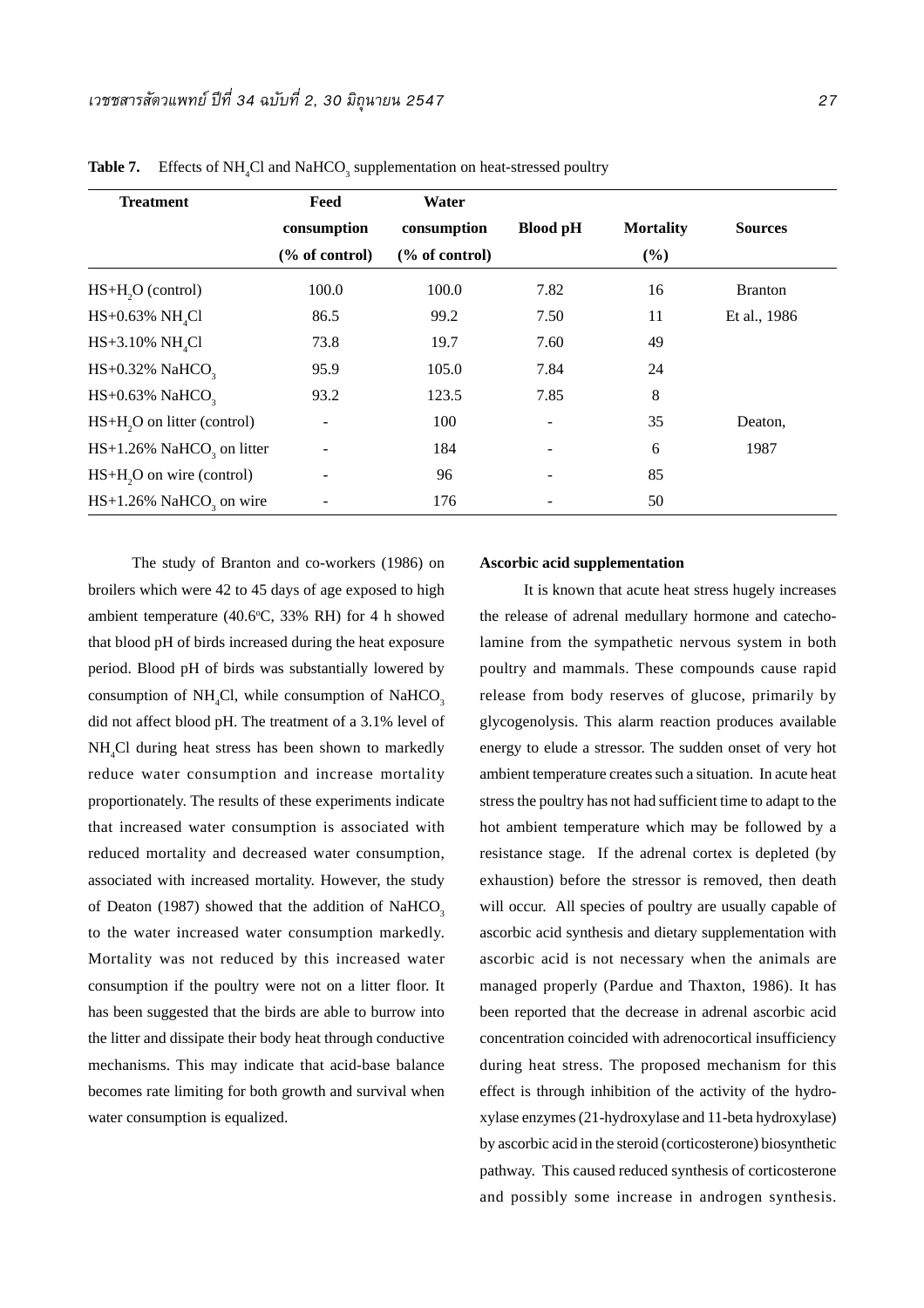The net effect would be to prevent adrenal cortical depletion. The continuing production of corticosterone still occurs during heat stress. Ascorbic acid supplementation has been shown to reduce heat stress related mortality in poultry (Table 8). Studies by Pardue et al. (1985) indicated that mortality was influenced by ascorbic acid supplementation. Mortality was reduced by 7% during heat stress after feeding a diet containing 1000 mg/kg (ppm), whereas non-supplemented birds showed 22% mortality during exposure to high ambient temperature (43  $\degree$ C and 40% RH) (Pardue et al., 1985). These authors suggested that ascorbic acid can alter endogenous synthesis and

secretion of adrenal steroids. Supplemented birds had a mean plasma corticosteriod level of 8.8 ng/ml compared with 18.1 ng/ml in heated chicks. However, the mortality of heat stressed birds has been shown to be partly dependent on the level of ascorbic acid supplemented in the diet (Gross, 1988). When ascorbic acid was included at 0-330 mg/kg in the diet one day before heat exposure, the mortality rate reduced by 40% to 0%. An increased ascorbic acid level greater than 330 mg/kg diet has been reported to increase the mortality. There is still a need for more studies describing the optimized level of ascorbic acid in diet in the heat stressed poultry.

**Table 8.** Effects of ascorbic acid supplementation on heat-stressed poultry

| <b>Treatment</b>        | Body temp.               | Plasma corticosteriod | <b>Mortality</b> | <b>Sources</b> |
|-------------------------|--------------------------|-----------------------|------------------|----------------|
|                         | $({}^{\circ}C)$          | (ng/ml)               | (%)              |                |
| Unheated                | 41.4                     | 3.2                   | $\overline{c}$   | Pardue et al.  |
| Unheated $+1000$ ppm AA | 41.5                     | 4.9                   | 2                | (1985)         |
| Heated                  | 44.5                     | 18.1                  | 22               |                |
| Heated $+1000$ ppm AA   | 44.7                     | 8.8                   | 7                |                |
| Heated                  |                          |                       | 40               | Gross          |
| Heated $+220$ ppm AA    | ۰                        |                       | 12               | (1988)         |
| Heated $+330$ ppm AA    |                          |                       | $\boldsymbol{0}$ |                |
| Heated $+660$ ppm AA    | $\overline{\phantom{a}}$ |                       | 31               |                |
| Heated $+$ 1100 ppm AA  |                          |                       | 15               |                |

#### **Poultry housing facilities**

It is known that good quality house leads to healthy birds and productive housing. An importance of adequate poultry housing is the place to begin an effective heat stress management. Quality characteristic relate to bird comfort include temperature, humidity and air ventilation. Many systems are recommended to use to reduce heat stress in poultry (e.g., fans in house to facilitate air movement, evaporative cooling system, water spraying, sprinkling,dripping and proper light etc.). However, there is no such item as a perfect poultry house (Vest, 1997). Reducing heat stress need to first understand how birds cope with high temperatures before they can effectively control their house environment. A thorough understanding of the physiological and anatomical basis of bird for attempting the management alterations is necessary. The appropriate housing facilities relating to biological approach can be used to reduce internal body temperature of birds. The anatomy of chickens should be examined, structures are found on their head especially in turkeys that help alleviate heat stress. Featherless area, e.g., comb, waddles, some areas of shank, breast and legs are effectively used for heat dissipation to the exterior body surface. It is nessesary to have a knowledge, how much increase in the humidity corresponds to a unit temperature increase , how much temperature drops in case of wind is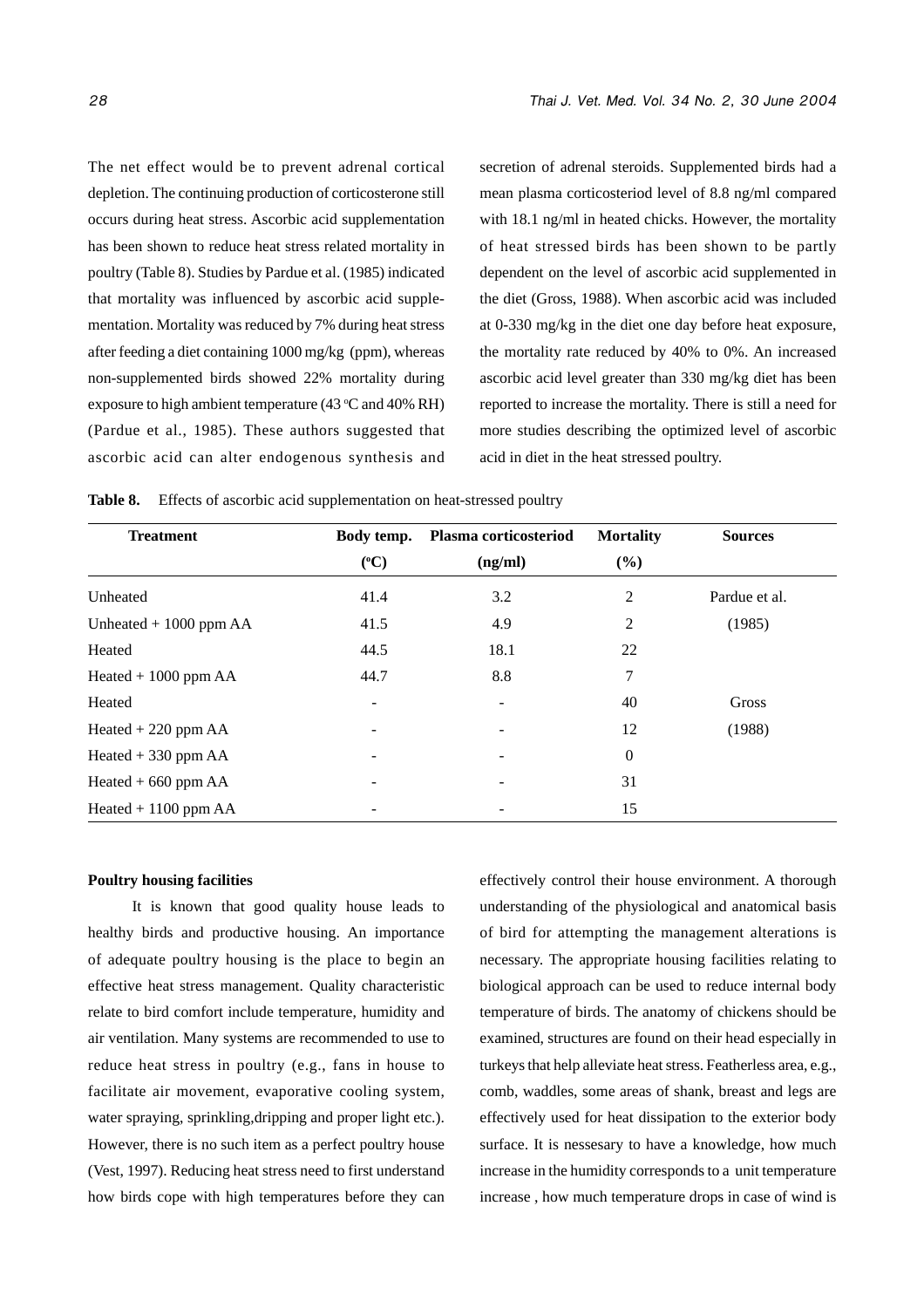given, how much change in the temperature is given turn off the light and so on.

### **Conclusion**

Heat stress is caused by a combination of environmental and animal factors that result in reduced performance (growth rate, feed efficiency, survivability) as the animal attempts to cool itself. Management for increased survivability during heat stress should elevate heat dissipation and/or reduce heat production. Methods and consideration for selection of management for high heat tolerance in poultry still remain to be found. Therapeutic approaches should seek to impact bird thermobalance in a manner consistent with stress severity. Basic knowledge concerning the normal functioning of temperature regulation in poultry must be gained before its mode of action in heat stress can be fully understood and the full potential of production exploited.

#### **References**

- Ait-Boulahsen, A., Garlich, J.D. and Edens, F.W. 1995. Potassium chloride improves the thermotolerance of chickens exposed to acute heat stress. Poultry Sci. 74: 75-87.
- Arjona, A.A., Denbow, D.M. and Weaver, W.D. Jr. 1988. Effect of heat stress early in life on mortality of broilers to high environmental temperatures just prior to marketing. Poultry Sci. 67: 226-231.
- Austic, R.E. and Calvert, C.C. 1981. Nutritional interrelation of electrolytes and amino acid. Federation Proc. 40: 63-67.
- Belay, T. and Teeter, R.G. 1993. Broiler water balance and thermobalance during thermoneutral and high ambient temperature exposure. Poultry Sci. 72: 116-124.
- Belay, T., Wiernusz, C.J. and Teeter, R.G. 1992. Mineral balance and urinary and fecal mineral excretion profile of broilers housed in thermoneutral and heat-distressed environments. 71: 1043-1047.
- Branton, S.L., Reece, F.N. and Deaton, J.W. 1986. Use of ammonium chloride and sodium bicarbonate in acute heat exposure of broilers. Poultry Sci. 65: 1659-1663.
- Chaiyabutr, N., Buranakarl, C., Muangcharoen, V., Loypetjra, P. and Pichaicharnarong, A. 1987. Effects of acute heat stress on changes in the rate of liquid flow from the rumen and turnover of body water of swamp buffalo. J.Agric.Sci.(Camb.) 108: 549-553.
- Chaiyabutr, N., Komolvanich, S., Sawangkoon, S. and Chanpongsang, S. 1997. Alterations in potassium homeostasis during heat stress in swamp buffaloes *(Bubalus bubalis)*. J. Therm. Biol. 22: 207-212.
- Cheveille, N.F. 1979. Environmental factors affecting the immune response of birds. Avain Dis. 23: 308-313
- Deaton, J.W. 1987. Acclimation to heat stress in birds. In Managing for Profit Proc. 3rd Poultry Symposium. Colorado State University, Ft. Collins, p.63-71.
- Deaton, J.W., Reece, F.N. and Lott, B.D. 1978. The effect of temperature during the growing period on broiler performance. Poultry Sci. 57: 1070-1074.
- Deyhim, F. and Teeter, R.G. 1991. Research note : Sodium and potassium chloride drinking water supplementation effects on acid-base balance and plasma carticosterone in broilers reared in thermoneutral and heat-distressed environments. Poultry Sci. 70: 2551-2553.
- Ferket, P.R. and Qureshi, M.A. 1992. Performance and immunity of heat-stressed broilers fed vitamin-and electrolyte-supplemented drinking water. Poultry Sci. 71: 88-97.
- Fuller, H.L. and Rendon, M. 1977. Energetic efficiency of different dietary fats for growth of young chicks. Poultry Sci. 56: 549-557.
- Gross, W.B. 1988. Effect of ascorbic acid on the mortality of Leghorn-type chickens due to overheating. Avian disease. 32: 561-566.
- Haddy, F.J. 1977. Minireview: Potassium and blood vessels. Life Sci. 16: 1489-1498.
- Huston, T.M. 1978. The effect of environmental temperature on potassium concentration in the blood of the domestic fowl. Poultry Sci. 57:54-56.
- King, J.R. and Farner, D.S. 1964. Terrestrial animals in humid heat. in Handbook of Physiology, Section 4: Adaptation to the Environment edited by D.B. Dill, Adolph, E.F. and Wilber, C.G. Chap.38. Washington, D.C. Am.Physiol.Soc.
- Li, Y., Ito, T., Nishibori M. and Yamamoto, S. 1992. Effects of environmental temperature on heat production associated with food intake and on